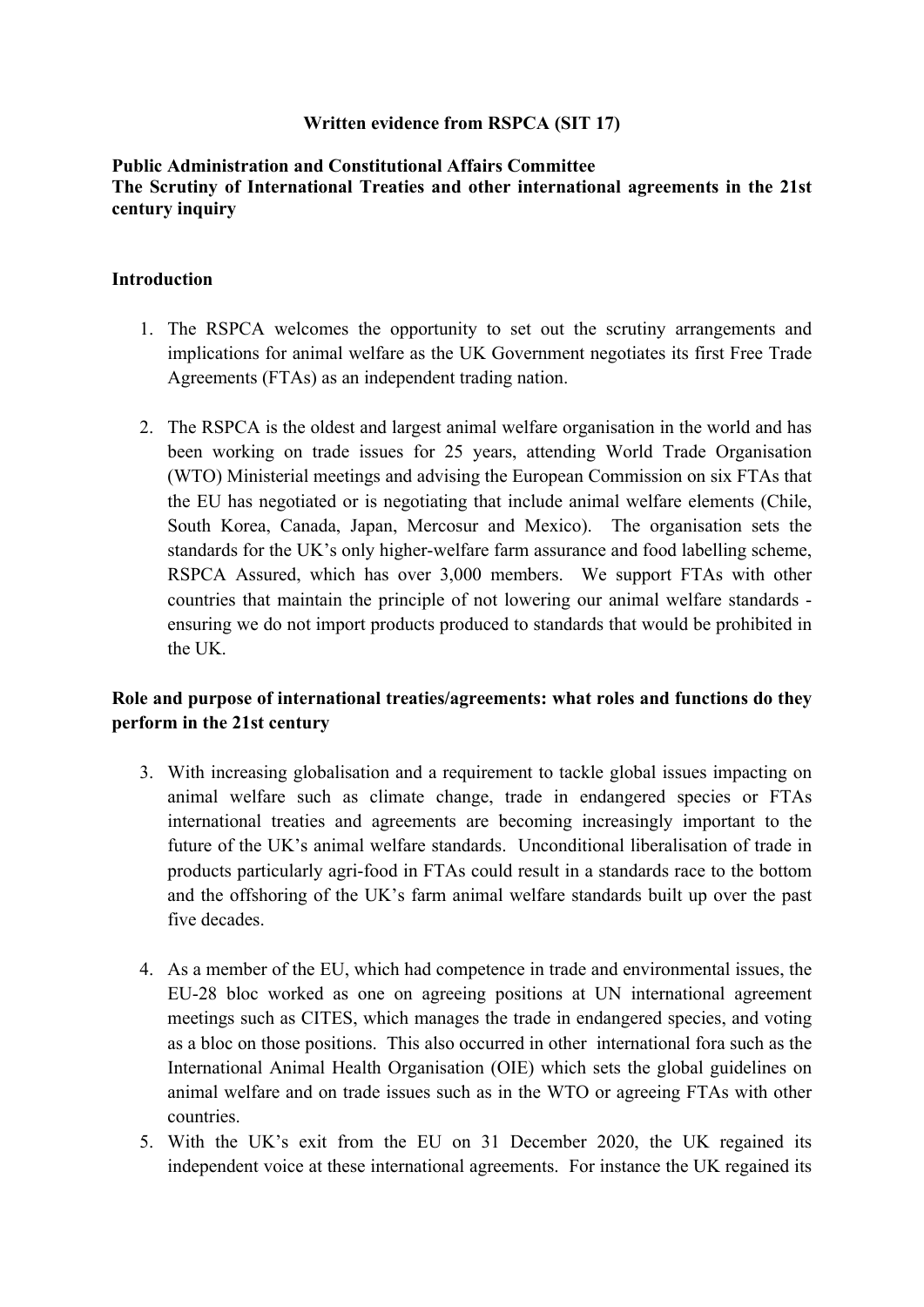WTO seat as an independent nation on February 3 2020 and can negotiate and agree FTAs. Since then it has negotiated 32 roll over FTAs with 63 countries that it inherited as a member of the EU and started seven different new FTA negotiations with other countries (Australia, Canada, CPTPP, India, Mexico, New Zealand, and USA).

6. The UK will have to decide which countries it wishes to ally with in the WTO and other international fora but its lack of a trade policy means at present this is too early to assess.

## **Constitutional relationships**

- **Where should the balance lie between Parliament and Government in developing, agreeing and implementing international treaties?**
- **To what extent is there a tension between the sovereignty of Parliament and the ability of the Government to sign treaties that require or constrain future legislative changes, and what can be done to resolve any such tension?**
- **What role should devolved governments and legislatures, Crown Dependencies and Overseas Territories have in relation to international treaties and arrangements**
- 7. Animal welfare, the issue that the RSPCA concentrates on, is by and large devolved and so the responsibility of the devolved Governments whereas trade policy is reserved and the responsibility of the UK Government. Parliaments scrutinise and decide the level of animal welfare standard they wish to impose on their country but it is the UK Government alone that decides the trade policy. Indeed as seen by the recent confusion over the UK Government position over the Australian-UK FTA in principle deal, and specifically the offer of a zero tariff deal over 15 years, it is the Department for International Trade (DiT) that is responsible for negotiating the principles behind a deal before it comes before Cabinet and is agreed by the UK Government. As there are no specific strategic goals established at a UK Government level before negotiations open, this places a lot of responsibility and power into one department, which has consequences over the power given to devolved Governments to set their animal welfare standards. This includes what products are allowed to enter the UK market even though, particularly for agri-food trade, this could have potentially catastrophic consequences for animal welfare standards that exist or could be commercially viable. This creates a tension that has yet to be resolved.
- 8. One example highlights this concentration of power. If the UK has offered Australia 0 tariffs phased in over 15 years on exported beef products (although this is unknown as negotiation texts are not shared until many months after the FTA has been signed) these imports which may not meet the UK's beef standards, could undercut Welsh or Scottish producers who have to farm beef to standards agreed in their Parliaments. Australia's Trade Commission will be producing a report on the trade deal which will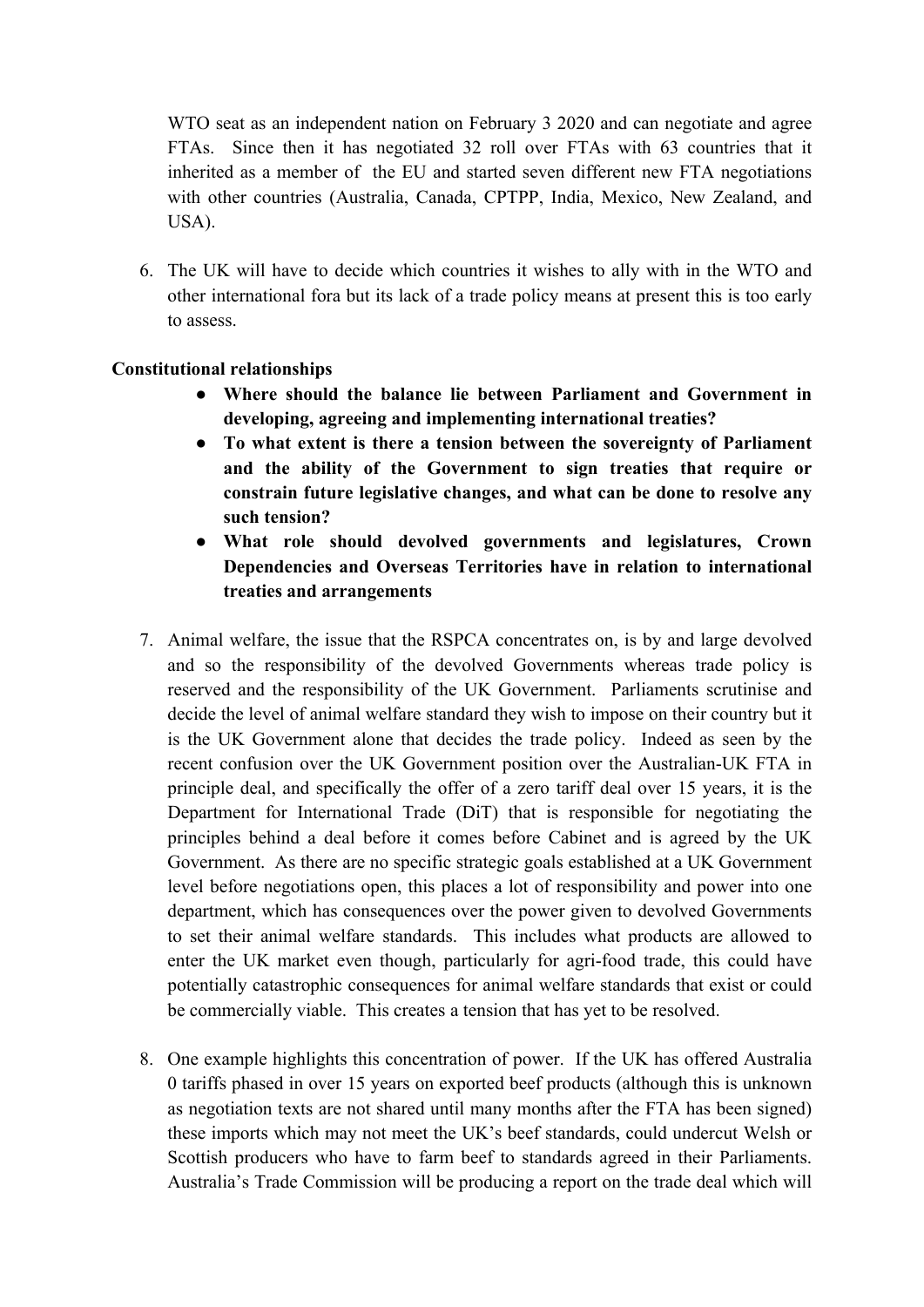go to Parliamentarians for inspection and a vote and the UK should follow the lead of Australia.

- 9. Finally the internal trade in agri-food products is not devolved, but subject to the Internal Market Act 2020<sup>1</sup>. Under the 2020 Act, Governments in Scotland and Wales have very limited powers to stop the internal trade in a product from another GB country, or even to discriminate against the import of products by labelling these. Under the non-discrimination principle (Section 5), any goods produced in one part of the UK must be able to 'travel' to another part of the UK and cannot be placed at a commercial disadvantage (Section 8). The only defence open to Wales or Scotland would be to argue that the product in question is not 'like' other products e.g. beef from Australia is the same as beef produced in Wales. This would be a high threshold to cross, because the Scottish FSA and the Welsh authorities would have to prove that the English FSA was wrong if it had permitted the sale of the product in England, on the grounds that it was not safe or a threat to animal health.
- 10. In essence, this means the options for the Welsh or Scottish Governments to not allow the sale of imported products derived from a FTA negotiated at a central Government level, or even provide consumer information on these, are almost non-existent. A Government in Wales or Scotland which did not permit the production or marketing of food such as pigmeat from sow stalls, illegal in those countries since 1999, could still be mandated to allow those products for sale without mandatory labelling if they are imported as a result of a negotiated FTA.

# **Effectiveness of current scrutiny mechanisms**

- **Does Part 2 of the Constitutional Reform and Governance Act 2010 (CRAG) enable effective parliamentary scrutiny of international treaties and other agreements?**
- **How effectively are constitutional conventions, such as remaining aspects of the Ponsonby rule on making time for treaty debates, and informing Parliament of non-treaty international agreements, operating alongside CRAG? Do these conventions need to be formalised?**
- **Should scrutiny of treaty making be more integrated with scrutiny of corresponding implementing legislation?**
- **How effectively is the implementation of international treaties, including the decisions of new decision-making bodies, being scrutinised?**
- 11. At present, Parliament has no oversight of the negotiations or a real role in ratifying any FTAs. The Constitutional Reform and Governance Act 2010<sup>2</sup> lays down the process for Parliament when a FTA has been agreed but crucially does not give it a ratification veto. This lack of transparency and oversight has been criticised by

<sup>1</sup> [United](https://www.legislation.gov.uk/ukpga/2020/27/enacted) [Kingdom](https://www.legislation.gov.uk/ukpga/2020/27/enacted) [Internal](https://www.legislation.gov.uk/ukpga/2020/27/enacted) [Market](https://www.legislation.gov.uk/ukpga/2020/27/enacted) [Act](https://www.legislation.gov.uk/ukpga/2020/27/enacted) [2020](https://www.legislation.gov.uk/ukpga/2020/27/enacted)

<sup>2</sup> [Constitutional](https://www.legislation.gov.uk/ukpga/2010/25/contents) [Reform](https://www.legislation.gov.uk/ukpga/2010/25/contents) [and](https://www.legislation.gov.uk/ukpga/2010/25/contents) [Governance](https://www.legislation.gov.uk/ukpga/2010/25/contents) [Act](https://www.legislation.gov.uk/ukpga/2010/25/contents) [2010](https://www.legislation.gov.uk/ukpga/2010/25/contents)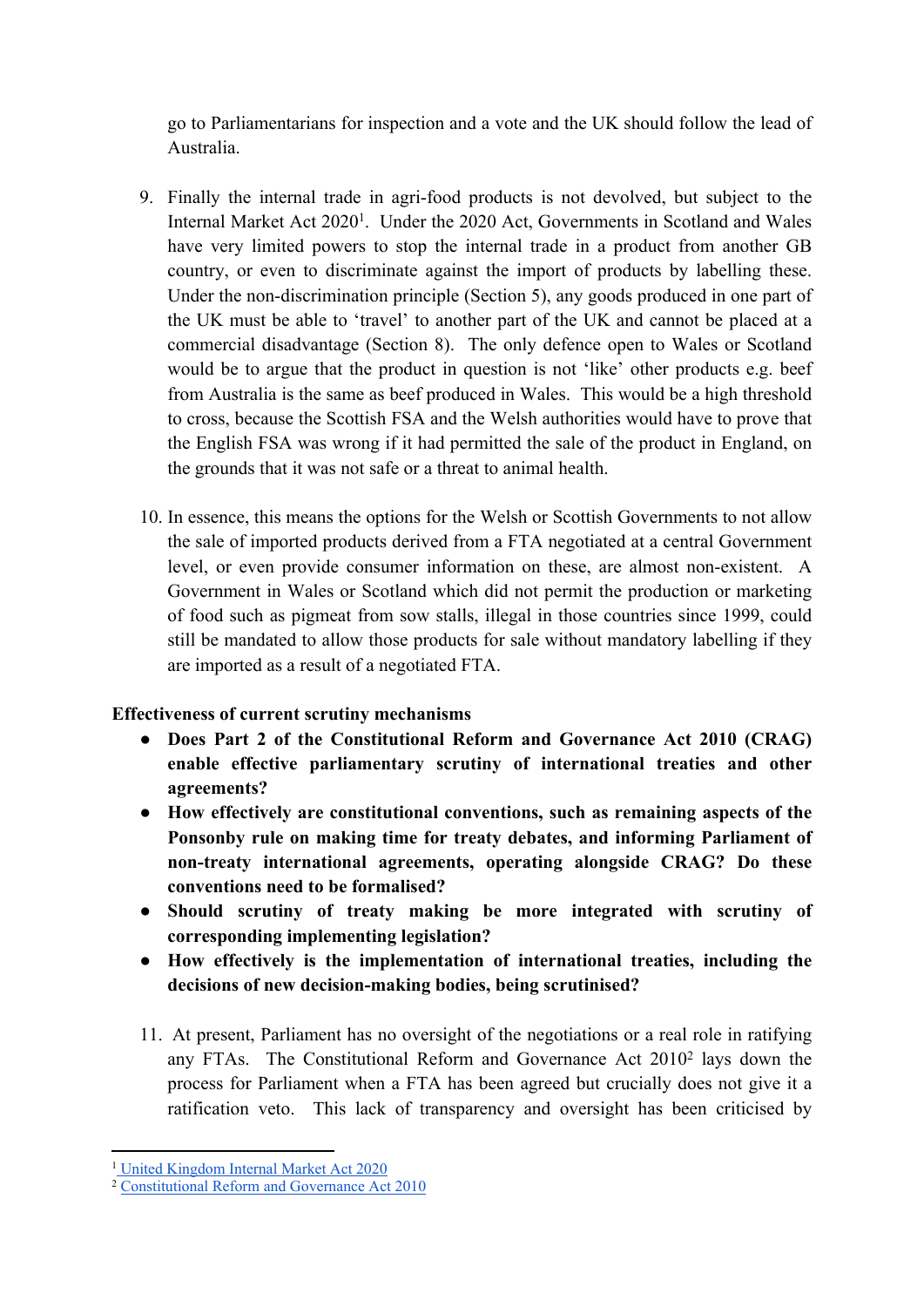various Select Committees<sup>3</sup>. The Government publishes its negotiating mandate, but this can be generic and not specific on crucial issues such as tariff reductions. The UK Government does not update Parliament on progress on the negotiations and does not allow Parliament to formally ratify the FTA. This is in contrast to jurisdictions such as the USA and the EU where there is a ratification process for the national and European Parliaments.

- 12. Although the UK Government did change the process under the Trade Act 2021<sup>4</sup> so that they will have to deliver a report as to how the new FTA does not undermine animal welfare standards before it is debated in Parliament, there is no obligation for a debate in Parliament within the 2021 legislation. Even if a debate occurs and the House of Commons votes against the FTA, this only delays the ratification of the FTA by 21 days as the FTA can be presented again by the Government to Parliament.
- 13. The Constitutional Reform and Governance Act 2010 was implemented at a time when the UK was a member of the EU. Trade was a reserved policy to the European Commission. However the EU's ratification of a FTA permitted more scrutiny and was more transparent than is the case now the UK is no longer a member. The European Commission published its mandate before a FTA was started. It then holds regular update meetings with business and civil society on progress. Finally the FTA is presented to the European Parliament and each of the Member States for ratification. This ratification is not a given procedure as shown by the delayed ratification of the CETA (Canada-EU) FTA by the devolved Parliament of Wallonia, the rejection of TTIP (EU-US FTA) and the possible rejection of the EU-Mercosur FTA.
- 14. It is important that there is a democratic process for approving trade deals. This would ensure there was a Parliamentary vote before negotiations on the mandate, report back on how the new deal complies with animal welfare standards and enable a final vote for Parliament before the FTA is ratified.
- 15. The UK Government has yet to respond to the Trade and Agriculture Commission's 22 recommendations on future trade policy on agri-food or set up the permanent Commission which will have an important role in drawing up its own independent report on the implications of any trade deal on the UK's farm animal welfare standards.
- 16. The UK Government has yet to set up the permanent statutory Trade and Agriculture Commission and in September announced in a letter to Efra that they would not be in a position to set this up before the Australia FTA can be assessed. DiT now plan to set up an interim body and announce this by the beginning of October. This will be a non

<sup>3</sup> House of Commons International Trade Committee, [UK](https://publications.parliament.uk/pa/cm201719/cmselect/cmintrade/1043/1043.pdf) [Trade](https://publications.parliament.uk/pa/cm201719/cmselect/cmintrade/1043/1043.pdf) [Policy](https://publications.parliament.uk/pa/cm201719/cmselect/cmintrade/1043/1043.pdf) [Transparency](https://publications.parliament.uk/pa/cm201719/cmselect/cmintrade/1043/1043.pdf) [and](https://publications.parliament.uk/pa/cm201719/cmselect/cmintrade/1043/1043.pdf) [Scrutiny,](https://publications.parliament.uk/pa/cm201719/cmselect/cmintrade/1043/1043.pdf) Sixth report of session 2017-2019, HC1043, December 2018

<sup>4</sup> [Trade](https://www.legislation.gov.uk/ukpga/2021/10/contents/enacted) [Act](https://www.legislation.gov.uk/ukpga/2021/10/contents/enacted) [2021](https://www.legislation.gov.uk/ukpga/2021/10/contents/enacted)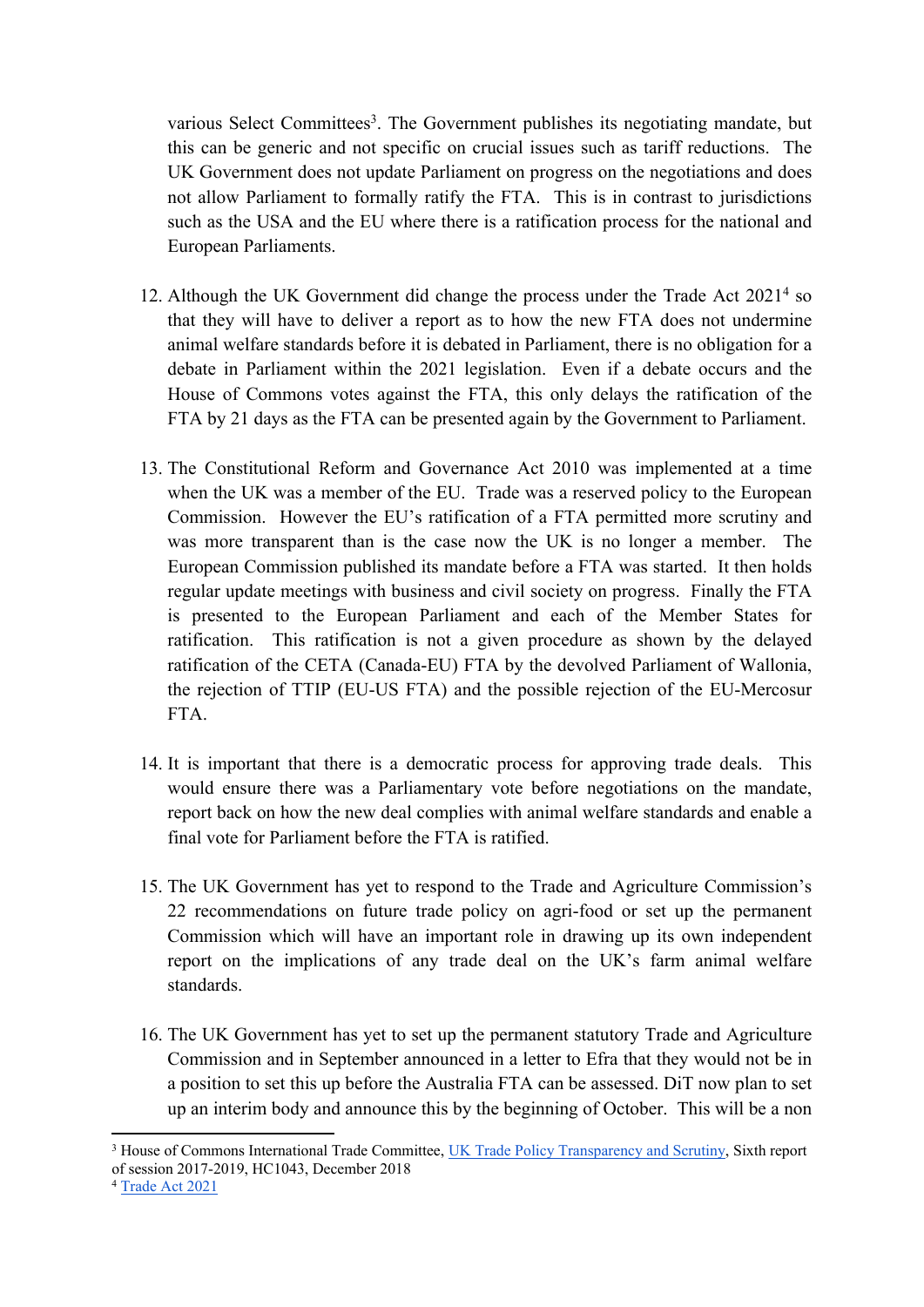statutory body and it remains unclear if this body in scrutinising the terms of the Australia FTA for Parliament, satisfies the legal requirements of the Articles 8 and 9 of the Trade Act 2021, and Article 42 of the Agricutlure Act 2020 namely that the Secretary of State for International Trade must lay an independent report from the TAC before Parliament on how the measures in a FTA are consistent with the minimum legal animal welfare requirements in the UK. The TAC must be a statutory body (Article 10 Trade Act 2021).

### **Role of the House of Commons**

- **What role should Parliament, and the House of Commons in particular, have at different stages of the treaty making and implementation process?**
- **What role should Parliament, and the House of Commons in particular, have in relation to different types of treaties, and on what basis?**
- **Given that international agreements affect people's lives, how can the House of Commons increase the democratic accountability of international agreements?**
- 17. Trade policy impacts citizens and it is therefore important to create mechanisms that will allow for effective involvement of the devolved and UK Parliaments throughout the trade negotiations and during implementation. At the moment, the most advanced trade policy in that field is the EU's. The UK should ensure draft mandates for negotiations are made public and are discussed and agreed in Parliament, allowing for feedback from stakeholders. During negotiations, it should apply full transparency and update the UK Parliament on a regular basis, publishing proposals they make to partners. Once the agreement is concluded, the ratification process should include parliamentary consent. This approach will ensure the UK trade policy is fair and inclusive, reflecting the wishes of its citizens. It will thus be better understood and supported more fully.

#### **Information and resourcing requirements**

- **How, and at what stages of the treaty making process, should the Government share information with Parliament?**
- **Should Parliament have access to confidential information and, if so, what mechanisms might assure the continued confidentiality of that information?**
- 18. The UK Government has given an unofficial role to the two committees in each House: the International Trade Select Committee in the House of Commons and the International Agreements Committee in the House of Lords. However this role or process is not laid down in legislation, so it is unclear at what stage each Committee will be given the first copy of the final Australia-UK FTA for any report. It is also unclear what powers each committee has - it appears that only the House of Lords Committee can ask for a vote on their report and so on the FTA whereas the House of Commons Committee can only ask for a debate on their report rather than a vote on the floor of the House. This only exacerbates the confusion over process and parliamentary oversight. Clarity is required. The House of Lords is conducting a